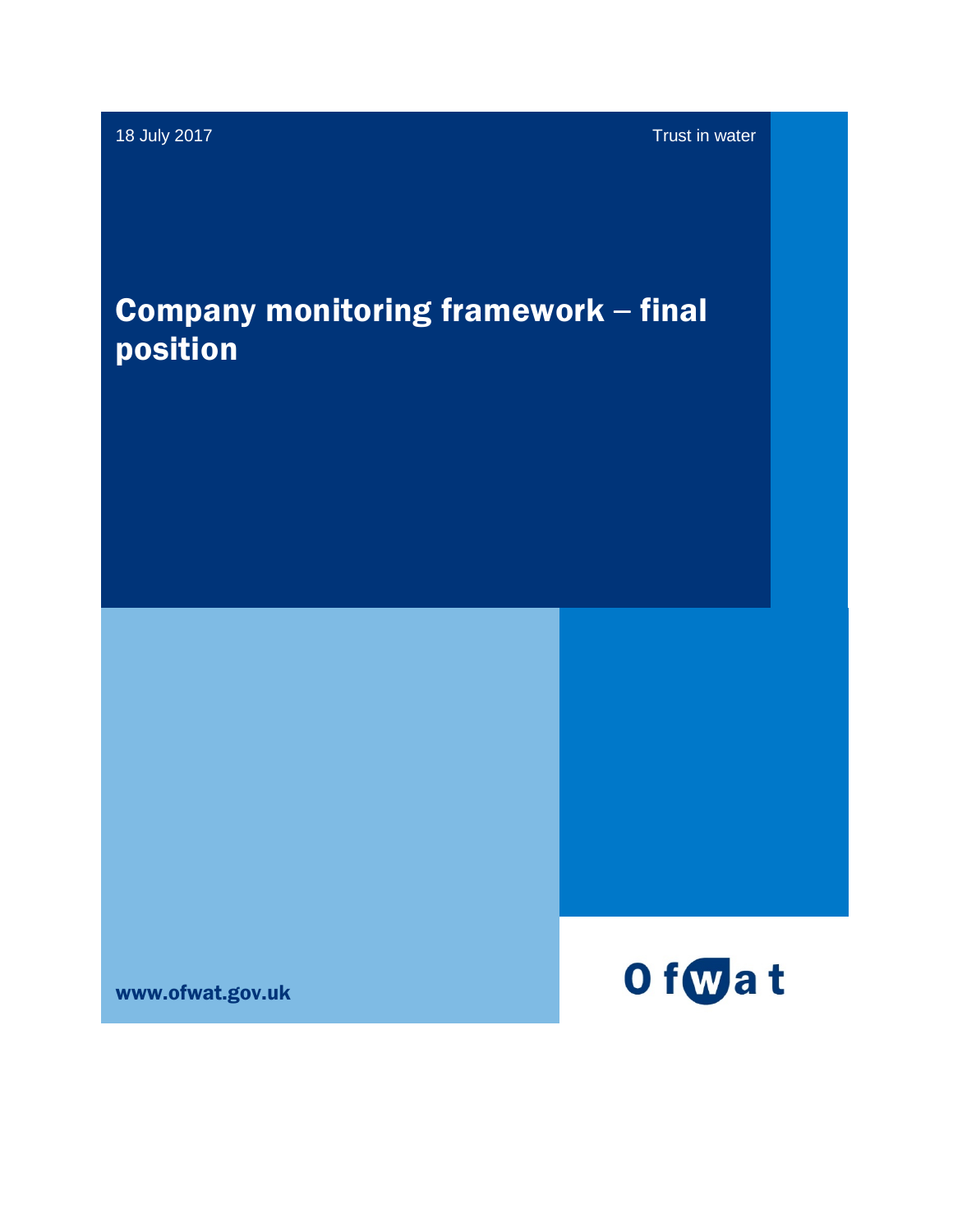### About this document

In section A9.2 of the [assurance technical appendix to our draft determinations](http://www.ofwat.gov.uk/pricereview/pr14/det_pr1408draftappendixassurance.pdf) in August 2014, we proposed an assurance framework for 2015-20. We considered and revised our proposals following the publication of our [strategy.](http://www.ofwat.gov.uk/aboutofwat/) We called this framework the company monitoring framework.

This document sets out our company monitoring framework for the 2015-20 period, which describes how we will oversee the information that the 17 largest water and sewerage and water only companies ('the water companies') in England and Wales provide to customers. It explains the actions that we want companies to take.

This document was revised in July 2017. We updated this document to:

- reflect one change in policy already published in the Company monitoring [framework: 2016 assessment](http://www.ofwat.gov.uk/publication/company-monitoring-framework-2016-assessment/) (see section 1.4 of this document– change from 18 months to 12 months for prescribed companies);
- address an inconsistency in the format of the document, so that the assessment categories are explained in full, in one place;
- clarify how we assess companies' assurance, to reflect our approach published in the 2016 assessment (see section 4);
- make a number of minor changes to the wording to reflect that the company monitoring framework is an "up and running" tool, for example the present tense is now used, and the history of its development is no longer included; and
- make some minor changes to wording where we think that this improves the clarity or readability of the document.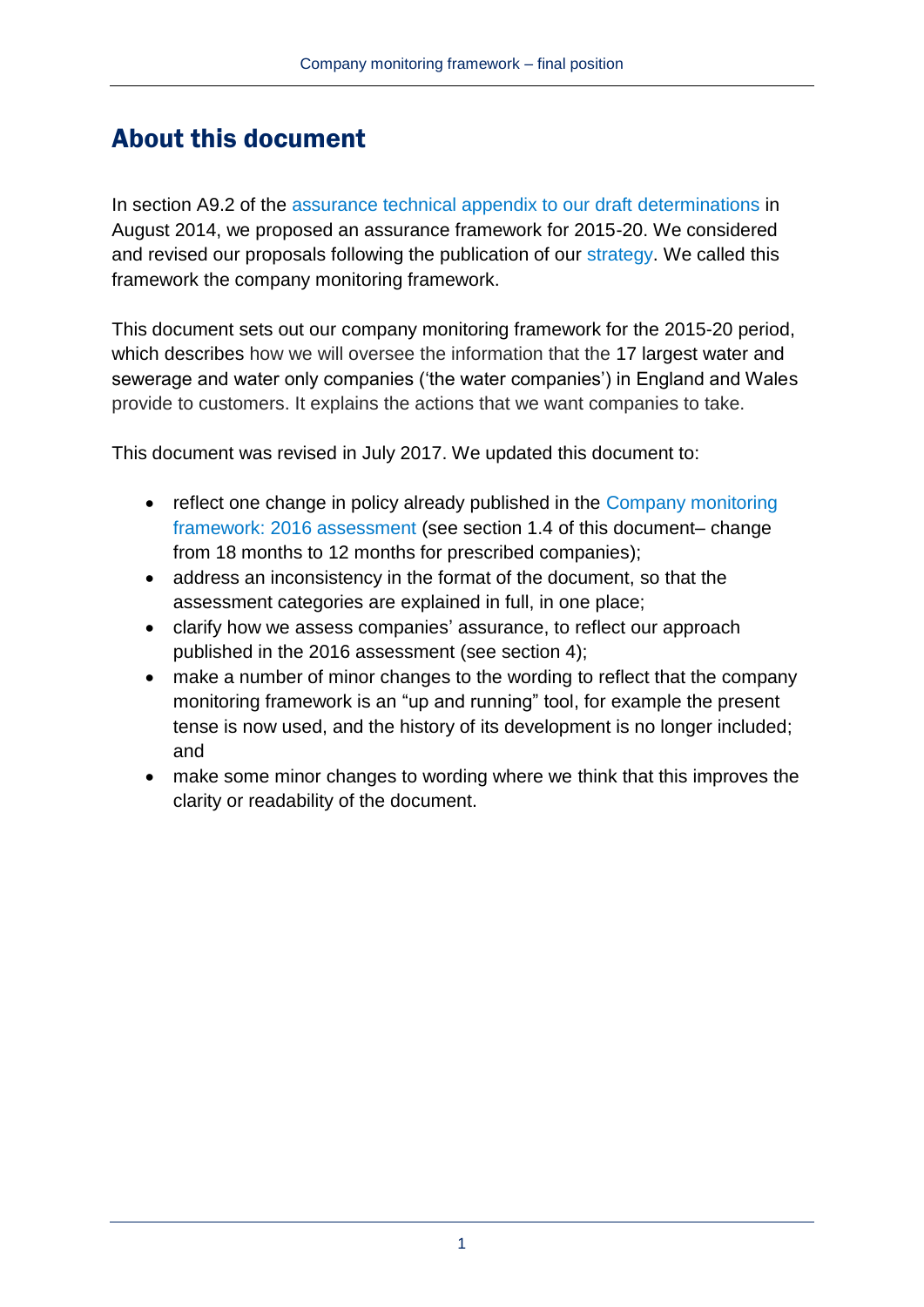# **Contents**

| 1. Key messages                   |    |
|-----------------------------------|----|
| 2. The overall framework          |    |
| 3. Requirements for each category |    |
| 4. Moving between categories      | 14 |
| 5. Process                        | 18 |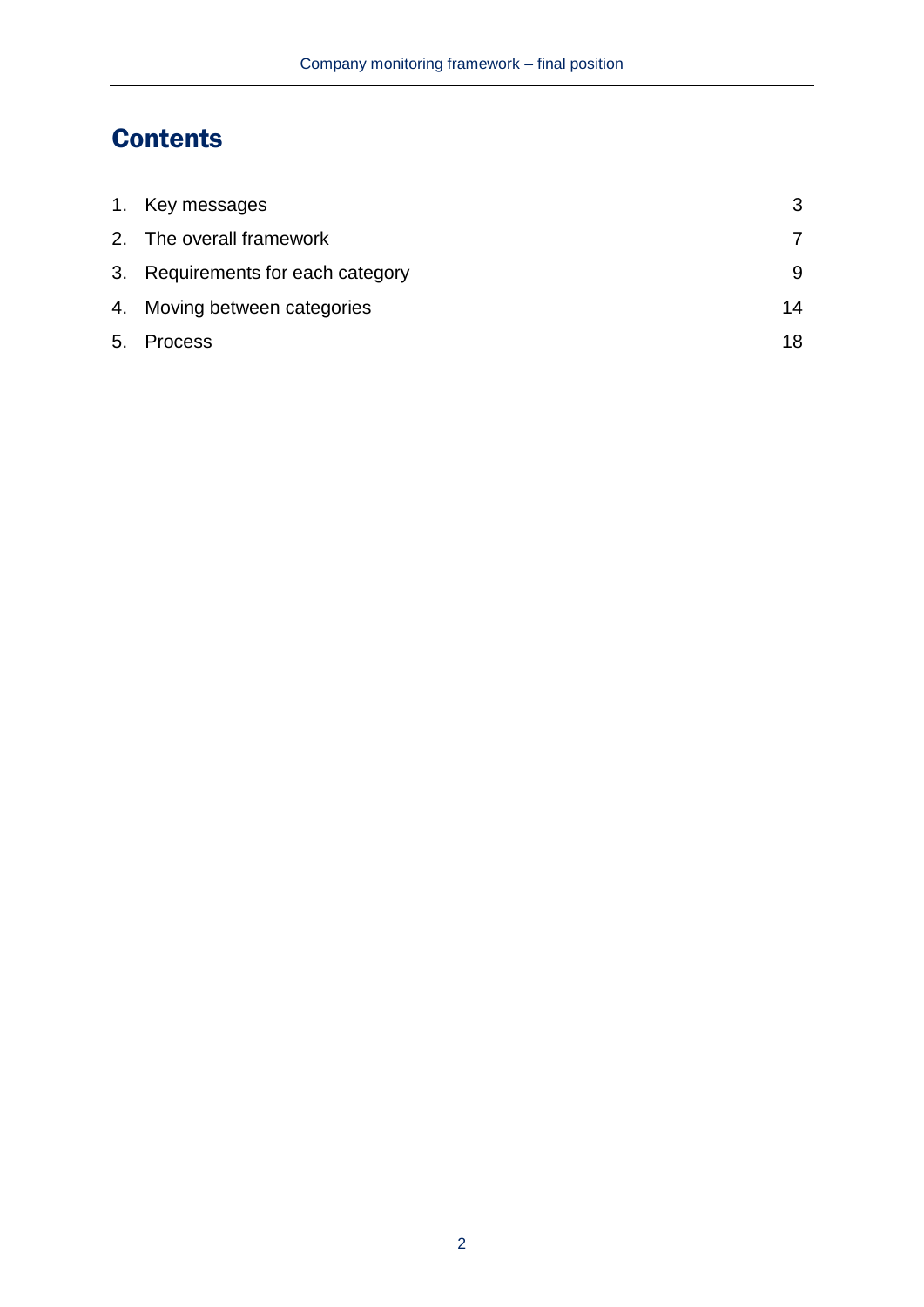### 1. Key messages

Our [shared vision for the water sector in England and Wales](http://www.ofwat.gov.uk/aboutofwat/) is one where customers, the environment and wider society have trust and confidence in vital public water and wastewater services. We want the companies that provide those services to be accountable to their customers for delivering the services they need and want at a price they can afford.

Having information that is easy to understand and navigate provides transparency and helps everyone build trust and confidence in water. Information forms the basis for conversations so that water companies can listen to their customers and deliver the outcomes they, the environment and wider society want. Information also reveals excellence within the sector, to provoke all companies to lift their game and deliver the best for their customers.

Water companies' boards are accountable for the quality and transparency of the information they provide on their performance. It is important that they continue to review what information their customers and other stakeholders want and need. Companies need to adopt a proportionate and transparent approach to the data assurance they carry out to give confidence to customers and stakeholders in the information they publish.

Ofwat's role is to help the sector build trust and confidence with customers, the environment and wider society. The company monitoring framework, alongside the financial monitoring framework which monitors companies' financial structures and financial stability, are important tools in building trust and confidence.

We help promote transparency by making sure companies, where appropriate, provide comparative information across the sector. This enables customers, investors and other stakeholders to analyse the companies' relative and absolute performance. Companies report information in an annual performance report, including both information specific to its customers and stakeholders and information that is comparative across the sector.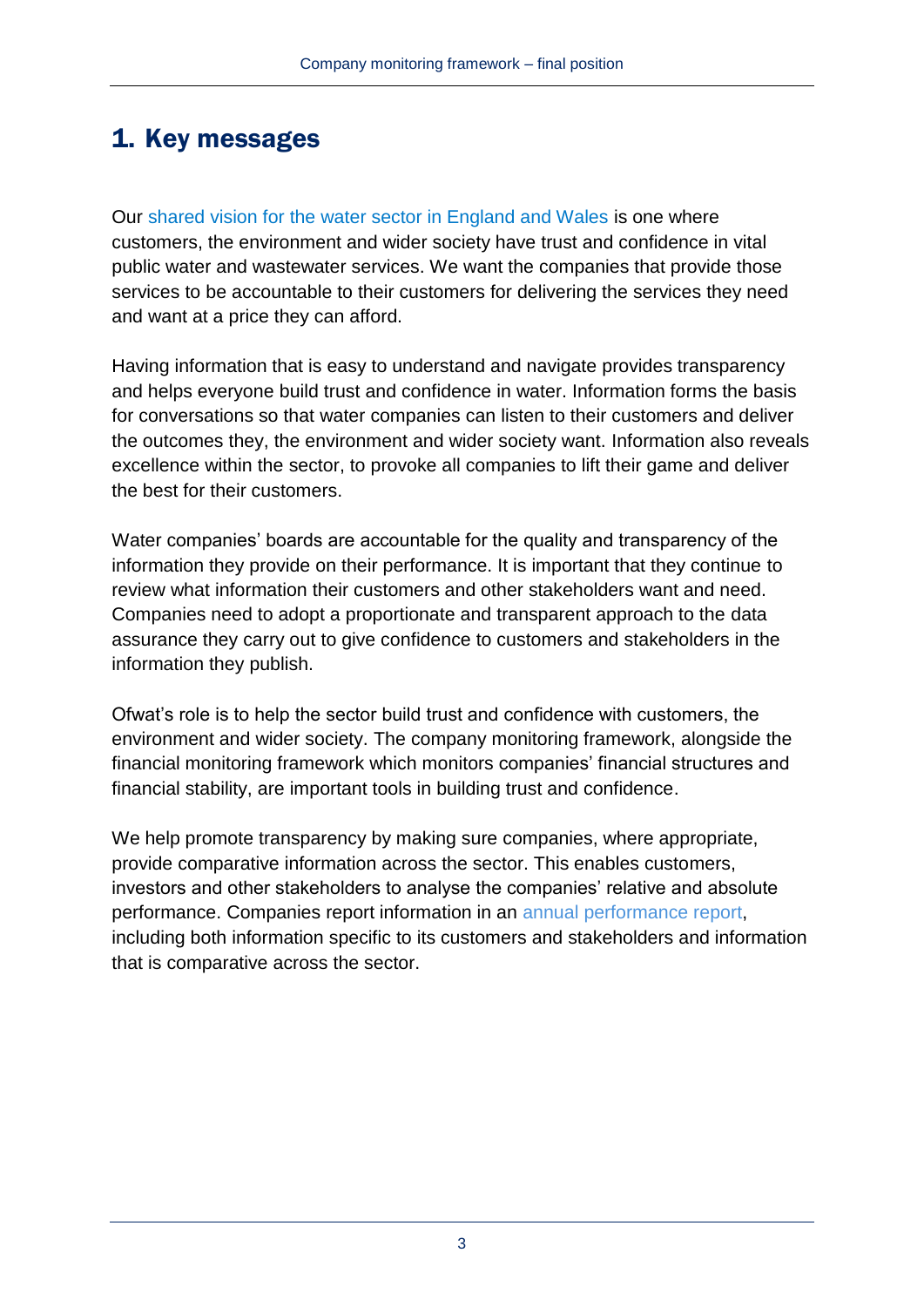The company monitoring framework is a tool we use to oversee that stakeholders can have confidence in this information. Where companies have met the high standards customers and other stakeholders expect, they have discretion to put in place assurance to give confidence about their performance. Through the company monitoring framework, we step in where companies do not provide the standard of information that customers and other stakeholders expect. Where necessary, we make sure that assurance is provided in a proportionate way that can help rebuild trust and confidence.

Within the framework we make a distinction between data assurance activities that water companies put in place to provide accurate data and the wider assurance that they provide to demonstrate that they are listening to customers and delivering services they want and can afford. Both are essential to build trust and confidence.

This document sets out:

- how we set the specific additional assurance requirements; and
- how companies move between categories over time.

Our final position is as set out in the table below.

| <b>Category</b> | <b>What this means</b>                                                                                                                                                   | <b>Assurance requirements</b>                                                                                                                                                                                                                                                                                                                                                                                                                                                                                                                                                             |
|-----------------|--------------------------------------------------------------------------------------------------------------------------------------------------------------------------|-------------------------------------------------------------------------------------------------------------------------------------------------------------------------------------------------------------------------------------------------------------------------------------------------------------------------------------------------------------------------------------------------------------------------------------------------------------------------------------------------------------------------------------------------------------------------------------------|
| Self assurance  | A company has<br>demonstrated<br>consistently that<br>customers and other<br>stakeholders can<br>place trust and<br>confidence in the<br>information that it<br>provides | A 'self assurance' company will need to meet the<br>base requirements that apply to all companies,<br>namely:<br>Over the reporting year each Board must<br>confirm that it has complied with all its relevant<br>statutory, licence and regulatory obligations<br>and is taking appropriate steps to manage<br>and/or mitigate the risks it faces.<br>The company will provide transparency on the<br>audit procedures it has put in place in relation<br>to data assurance.<br>The company will provide a summary of the<br>outcome of the data assurance that has been<br>carried out. |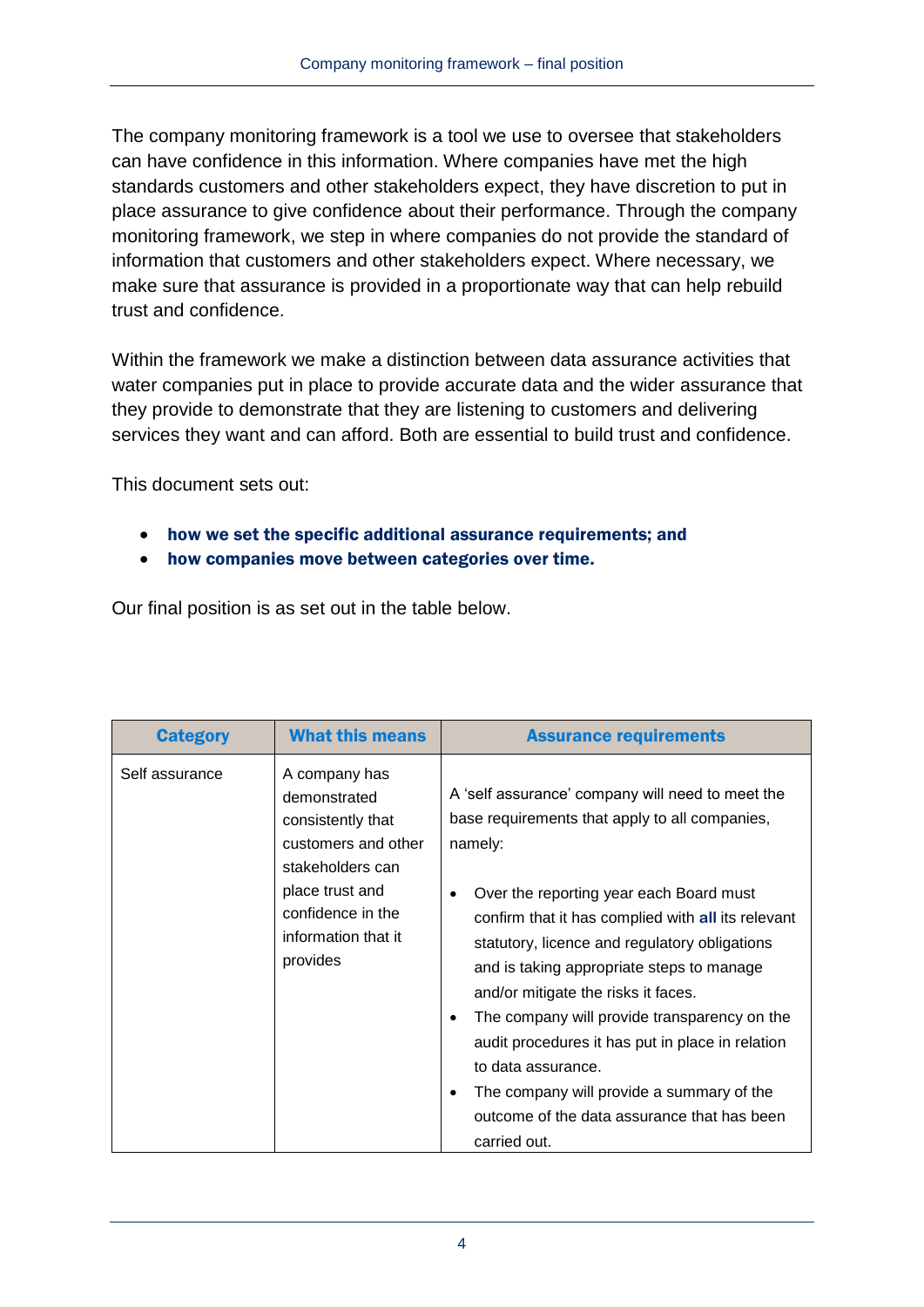| <b>Category</b> | <b>What this means</b>                                                                                                       | <b>Assurance requirements</b>                                                                                                                                                                                                                                                                                                                                                                                                                                                                                                                                                                                                                                                                                                                                                                                                  |
|-----------------|------------------------------------------------------------------------------------------------------------------------------|--------------------------------------------------------------------------------------------------------------------------------------------------------------------------------------------------------------------------------------------------------------------------------------------------------------------------------------------------------------------------------------------------------------------------------------------------------------------------------------------------------------------------------------------------------------------------------------------------------------------------------------------------------------------------------------------------------------------------------------------------------------------------------------------------------------------------------|
|                 |                                                                                                                              | Beyond this, the company will have discretion to<br>deliver self assurance. This means they will decide<br>themselves what additional assurance<br>arrangements they put in place.<br>This applies to any information the companies are<br>required to provide/publish.                                                                                                                                                                                                                                                                                                                                                                                                                                                                                                                                                        |
| Targeted        | A company did not<br>consistently meet the<br>high standards that<br>customers and other<br>stakeholders expect              | A 'targeted' company will need to meet all the<br>requirements for companies in the self-assurance<br>category, but in addition:<br>carry out an exercise with stakeholders to<br>$\bullet$<br>identify areas to target; and<br>publish a statement on this in the autumn of<br>$\bullet$<br>each year before they submit information.<br>For areas the exercise targets, companies are<br>required to publish draft assurance plans and<br>engage with stakeholders before confirming final<br>plans, but only in these targeted areas.                                                                                                                                                                                                                                                                                       |
| Prescribed      | A company did not<br>instil sufficient<br>confidence about<br>their ability to deliver,<br>monitor and report<br>performance | A 'prescribed' company will need to meet the<br>requirements required of companies in the other<br>two categories.<br>In addition, a prescribed company will be required<br>to publish its assurance plans covering all<br>information before publishing or providing it, so that<br>stakeholders (including Ofwat) can gain confidence<br>and, if necessary, provide comments or guidance<br>that the company would need to respond to.<br>The risks, strengths and weaknesses exercise that<br>a prescribed company carries out with<br>stakeholders will highlight the areas of reporting<br>that have the most significance or are of greatest<br>risk to customers.<br>For the areas that are of greatest risk, the company<br>will need to incorporate independent external<br>assurance as part of its assurance plans. |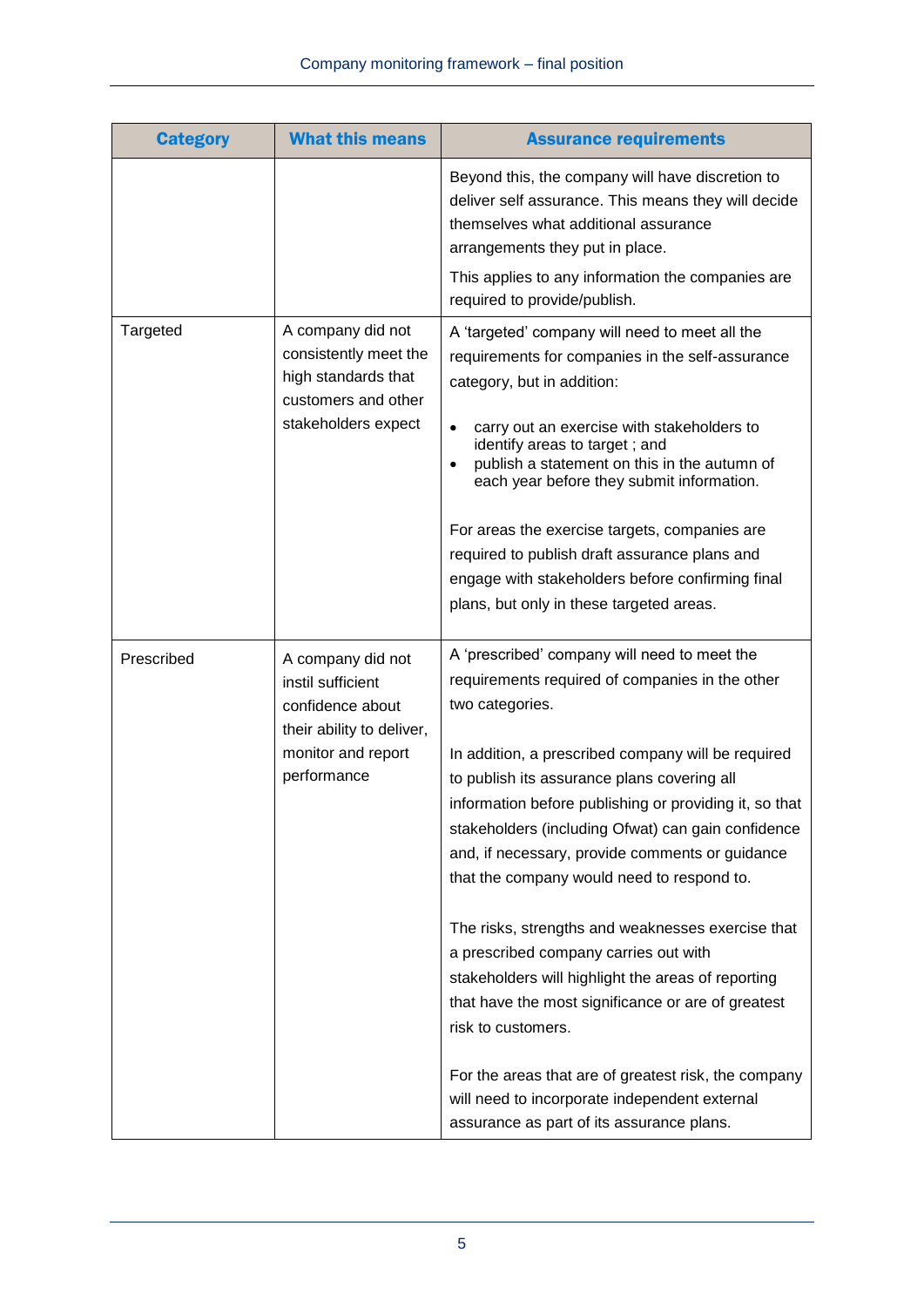#### 1.1 Moving between categories

A company will move down from self to targeted assurance, or targeted to prescribed assurance, if its behaviour leads to a reduction in the trust and confidence stakeholders can place in it. A self assurance company can be moved to targeted or prescribed assurance depending on the significance of the issues involved. The move down could be immediate where appropriate, but otherwise would be in the autumn each year.

A company is able to move up from targeted to self assurance, or prescribed to targeted assurance on a yearly basis. This will occur each autumn as long as:

- there is confirmation that targeted areas have been adequately addressed;
- there is no evidence of behaviour that would reduce the trust and confidence stakeholders can place in the company; and
- there are no significant problems with its assurance plans in the previous year.

Companies in the prescribed category will remain in that category for a minimum of 12 months and would move to targeted assurance before moving to self assurance.

More detail is provided on moving between categories in section 4 of this document.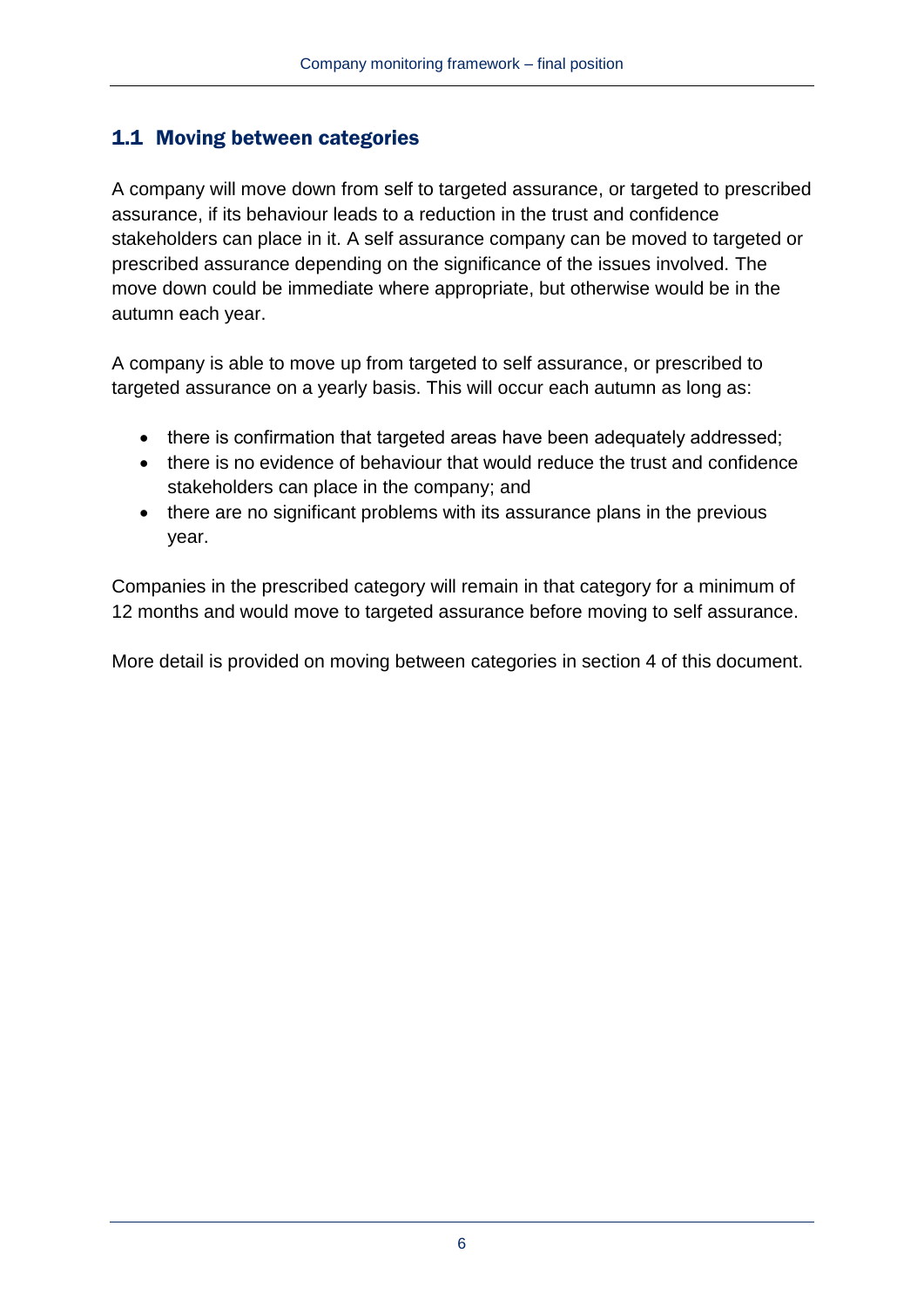## 2. The overall framework

This chapter explains why assurance is important and how the company monitoring framework works.

### 2.1 Why it is important for water companies to provide assurance to customers and stakeholders

Information is central to our vision of trust and confidence in the sector. We expect water companies to have open and honest conversations with customers and other stakeholders with a high level of transparency. It is important that they provide accessible information that will provide assurance that they are listening to customers and delivering services they want and can afford. This will build trust and confidence through the sector. If issues arise that could reduce this trust and confidence, companies need to respond proactively to engage with customers and stakeholders, providing appropriate information to address the issue.

We will continue to challenge the sector, to ensure it improves and provides the quality of information stakeholders want. We are ready to step in if companies fall short, using the right tools from our available toolkit to achieve the best results. We have set out the approach we will take in this company monitoring framework so that the sector understands it and so that our actions are predictable.

#### 2.2 Why is data assurance important?

Accurate information forms the basis for conversations on performance between water companies and their customers and other stakeholders. Water companies must take full responsibility for the integrity of the data they collect, analyse and publish. Data assurance that is appropriately focused, which builds on appropriate processes and procedures for gathering and reporting, reduces the risk of any inaccurate or incomplete reporting.

We expect companies that perform well in this area will continue to keep their processes and procedures for reporting accurate information under review. We expect them to target the level of assurance to an appropriate level based on the risks associated with the reporting of that information. In line with our strategy of fostering trust and confidence in the sector, we expect companies to report on the data assurance carried out, and the outcome of that data assurance in reporting that information to us and stakeholders.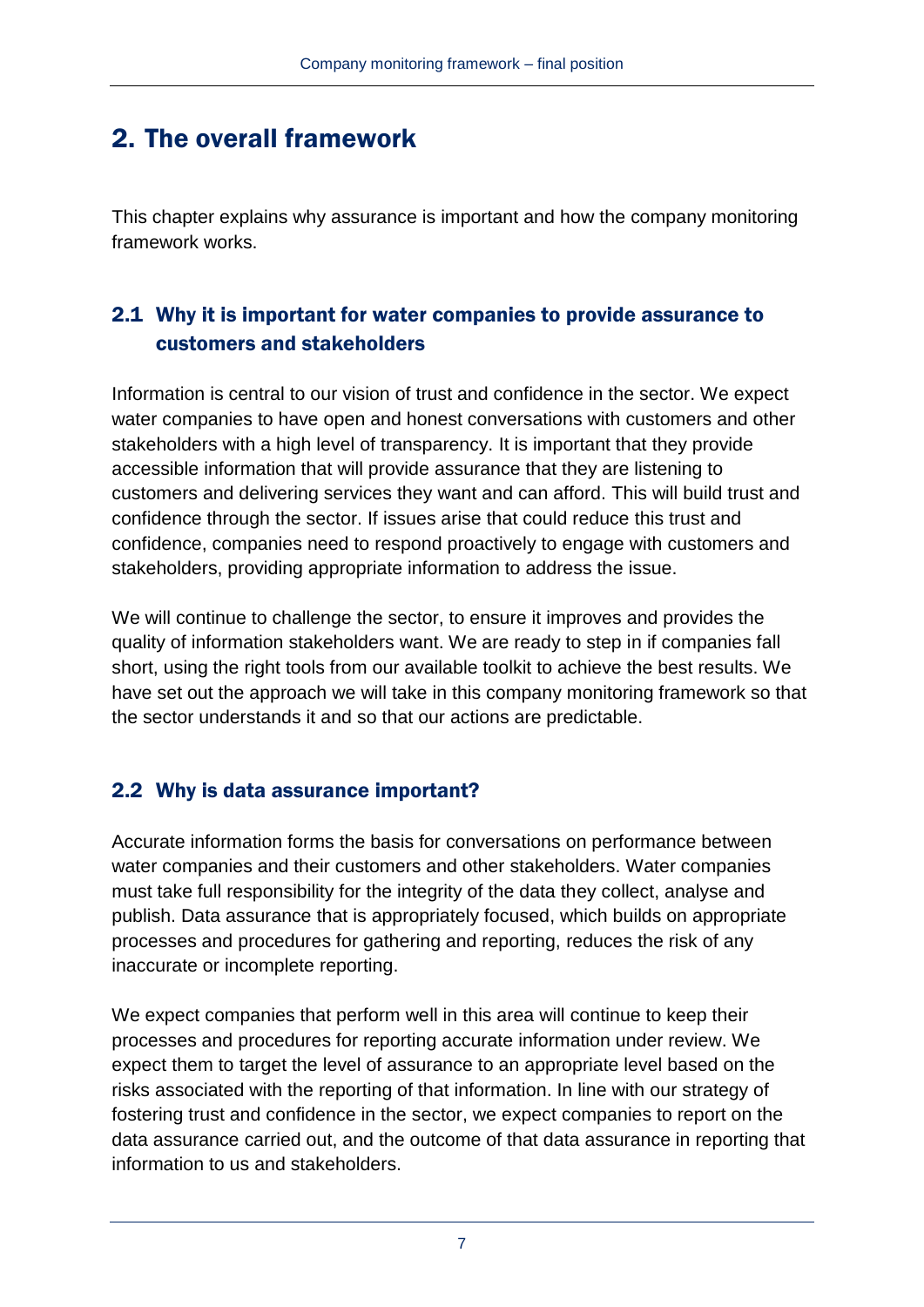#### 2.3 What is the company monitoring framework?

The company monitoring framework is a tool to challenge all companies to provide information for customers and stakeholders that is reliable, timely, appropriate to the audience, and for companies to be transparent with customers and stakeholders about the data assurance they put in place.

By information, we mean more than merely data. It is important that what companies present is relevant to and provides an appropriate context for the audience with which they are communicating. Having information that is easy to understand and navigate provides transparency and helps everyone build trust and confidence in water.

This framework sets out the basis on which we will step in to protect customers and intervene in how companies provide assurance in a proportionate way that can help rebuild trust and confidence.

### 2.4 What information does it apply to?

The company monitoring framework applies to companies that have an annual turnover of at least £6.5 million.

In assessing the appropriate category for a company under the framework, we may consider any information that a company has provided to customers and stakeholders, or indeed the absence of appropriate information. Chapter 4 explains how we will do this.

For each category of company, the company monitoring framework specifies requirements for companies to follow where they are required to publish (or otherwise report to Ofwat). This applies where we have given adequate notice ahead of when the information is required to be published (reported). Chapter 3 sets out what these requirements are.

Chapter 5 explains the process that we and companies follow each year.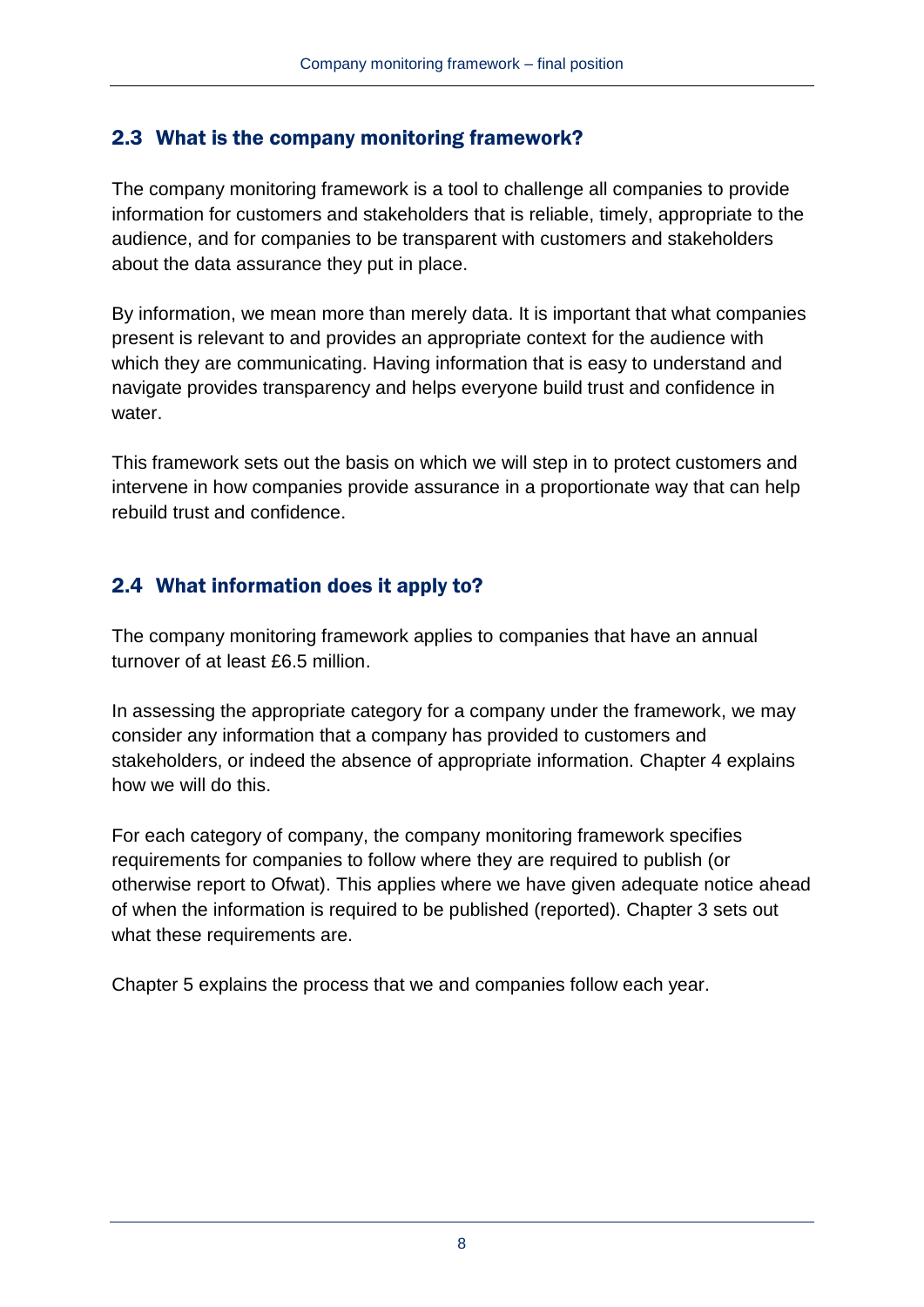### 3. Requirements for each category

#### 3.1 Self assurance

Water companies in this category have demonstrated that customers and other stakeholders can place trust and confidence in the information that they provide. So they have few requirements in providing assurance.

Self assurance companies are only required to meet a set of base requirements all companies must meet, which are as follows.

- Over the reporting year each Board must confirm that it has complied with **all** its relevant statutory, licence and regulatory obligations and is taking appropriate steps to manage and/or mitigate the risks it faces.
- The company will provide transparency on the audit procedures it has put in place in relation to data assurance.
- The company will provide a summary of the outcome of the data assurance that has been carried out.

It is for companies to work with assurers to provide transparency in an appropriate way that will inform customers and other stakeholders of the assurance that is carried out in order to build trust and confidence, but which does not reduce probing questions and speculative feedback that is appropriate between assurers and Boards<sup>1</sup>. This applies to any information a company is required to provide/publish.

These requirements also apply to companies in the targeted and prescribed categories.

<sup>-</sup><sup>1</sup> For avoidance of doubt, any contractual arrangements entered into with external assurers should explicitly allow the company to share full reports with Ofwat if they have not been published in full. We accept that there is no duty of care to Ofwat from the assurer and Ofwat would not publish or share material provided under these terms that the company had not published without agreement.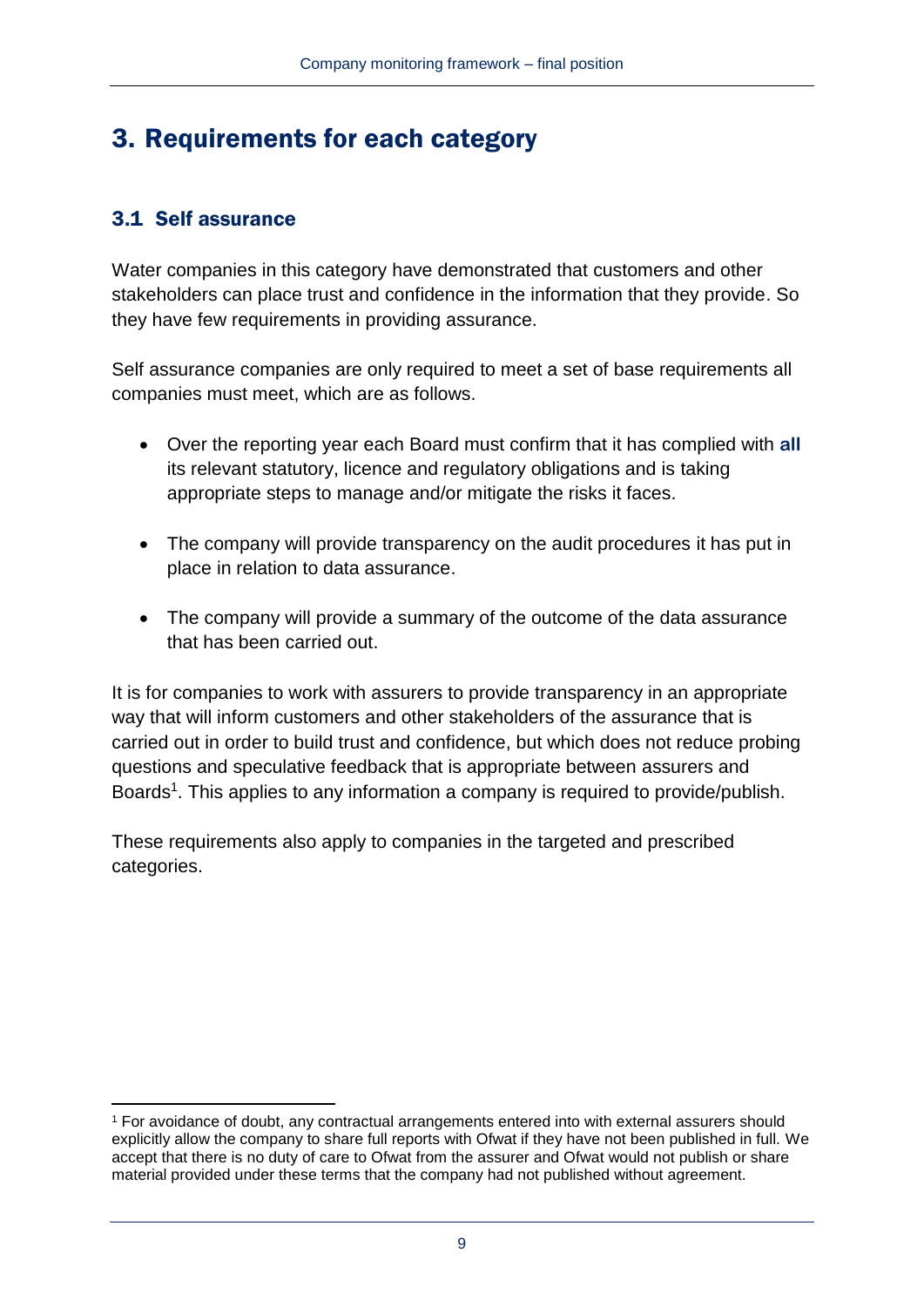### 3.2 Targeted

Companies in this category did not consistently meet the high standards that customers and other stakeholders expect. The companies, in conversation with stakeholders, are best placed to identify where the risks, strengths and weaknesses arise in providing information that stakeholders want and will trust. Targeted companies are required to carry out an exercise each year to consider these aspects in order to target areas to improve. This should consider both data assurance and how companies provide assurance to customers more generally. The areas to be targeted may not be those of greatest underlying risk as the company may be able to demonstrate that it already has strengths in these areas. The exercise must aim to take account of stakeholders' views.

For areas that the exercise identifies that a company should target, it is required to publish draft assurance plans on its website. The company will engage with stakeholders before it publishes final assurance plans. In other areas, the company has the same level of discretion as companies in the self assurance category.

We set out further guidance on how companies should engage in section 3.4.

#### 3.3 Prescribed

Companies in the prescribed category have not demonstrated that they can deliver accurate and reliable information that gives stakeholders trust and confidence. In our risk-based approach<sup>2</sup>, we set out that water companies should be accountable for assessing and managing their own risks. We consider that companies are best placed to understand the risks to providing accurate and reliable information and producing assurance plans to minimise those risks. And customers are more likely to be protected if a company is actively challenging itself, rather than just attempting to follow guidance that may or may not target the greatest risks.

We need to intervene to make sure that companies in this category produce appropriate assurance, while keeping clear accountability to their customers and stakeholders. We consider that if stakeholders are to gain trust and confidence in a company that has not delivered in the past, it is important that they are able to be involved in the process of how that company intends to improve.

<sup>-</sup><sup>2</sup> [http://www.ofwat.gov.uk/regulating/compliance/pap\\_pos1203regcomp.pdf](http://www.ofwat.gov.uk/regulating/compliance/pap_pos1203regcomp.pdf)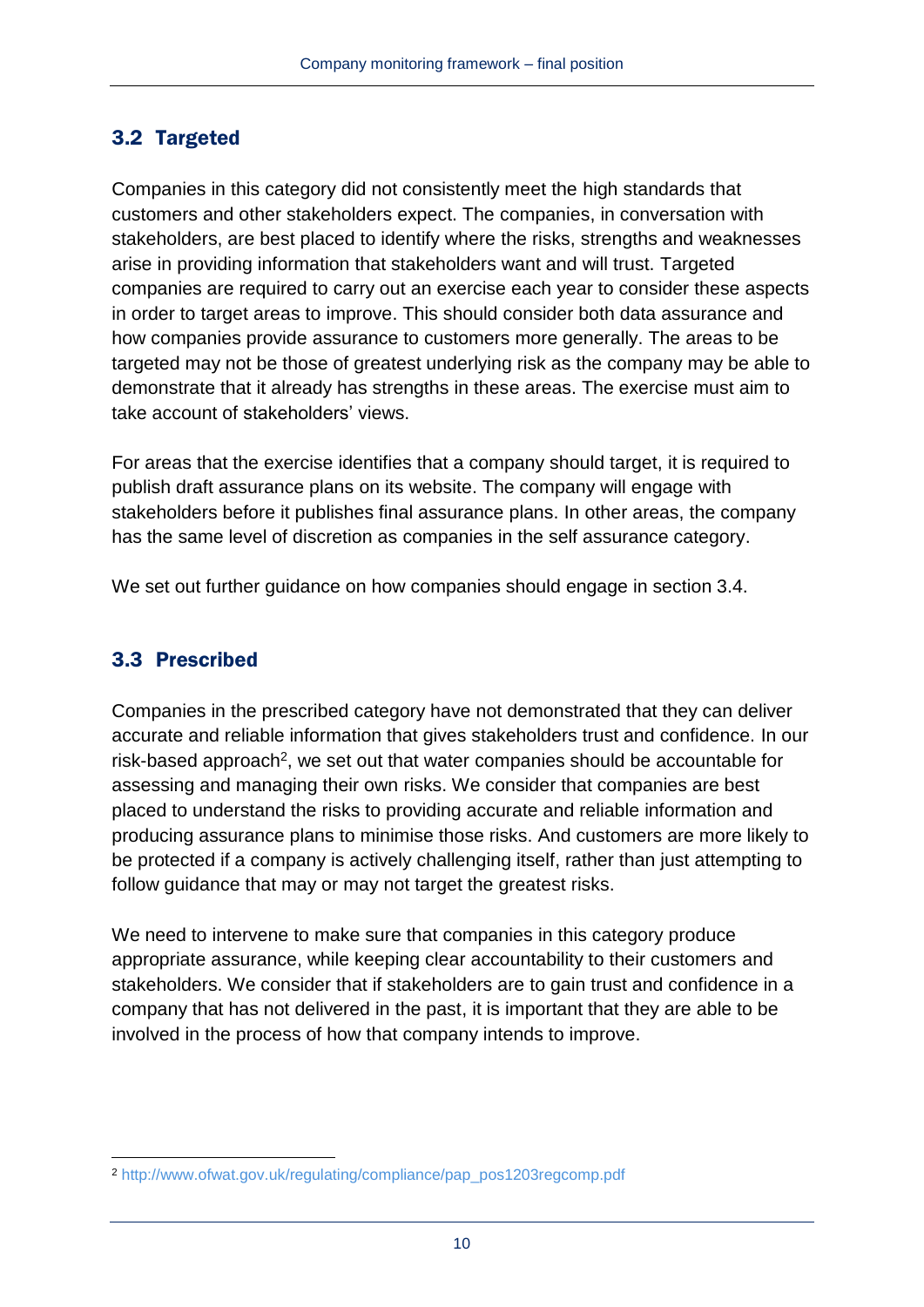A company in the prescribed category will carry out a risks, strengths and weaknesses exercise with stakeholders to highlight the areas of assurance that have the most significance or are of greatest risk to customers. It is for the exercise to define these. For the areas identified, the company will need to incorporate independent external assurance as part of its assurance plans. By exception, a company may explain why this is not appropriate. In this case, the company should engage with Ofwat on this issue, before publishing draft assurance plans.

A company in the prescribed category must publish all of its assurance plans for all information on its website ahead of reporting. It will engage with stakeholders before it publishes final assurance plans, so that stakeholders (including Ofwat) can gain confidence and, if necessary, provide comments that the company would need to respond to, before confirming the final plans.

The approach we have set out provides a way for companies to build trust and demonstrate that information they provide is appropriately assured.

### 3.4 Guidance for targeted and prescribed companies

We expect each company to tailor the type and extent of engagement to each particular stakeholder. Where a company is required to carry out engagement, it should be able to demonstrate efforts to engage proactively with stakeholders. A company will most likely want to explore different issues with different stakeholders as part of the conversations that occur. The decisions a company takes in proactively engaging with stakeholders and of how it does this should be made on the basis of what is in customers' best interests.

The risks, strengths and weaknesses exercise should consider both data assurance and how companies provide assurance to customers more generally. A company may want to engage with stakeholders to understand various aspects of how information is provided, including:

- stakeholders' current concerns about information that is reported;
- the relative importance a stakeholder places on the various information the company reports;
- how a stakeholder uses information and their needs for the precision that information is reported to; and
- if stakeholders would value information presented in a different way or desire further information.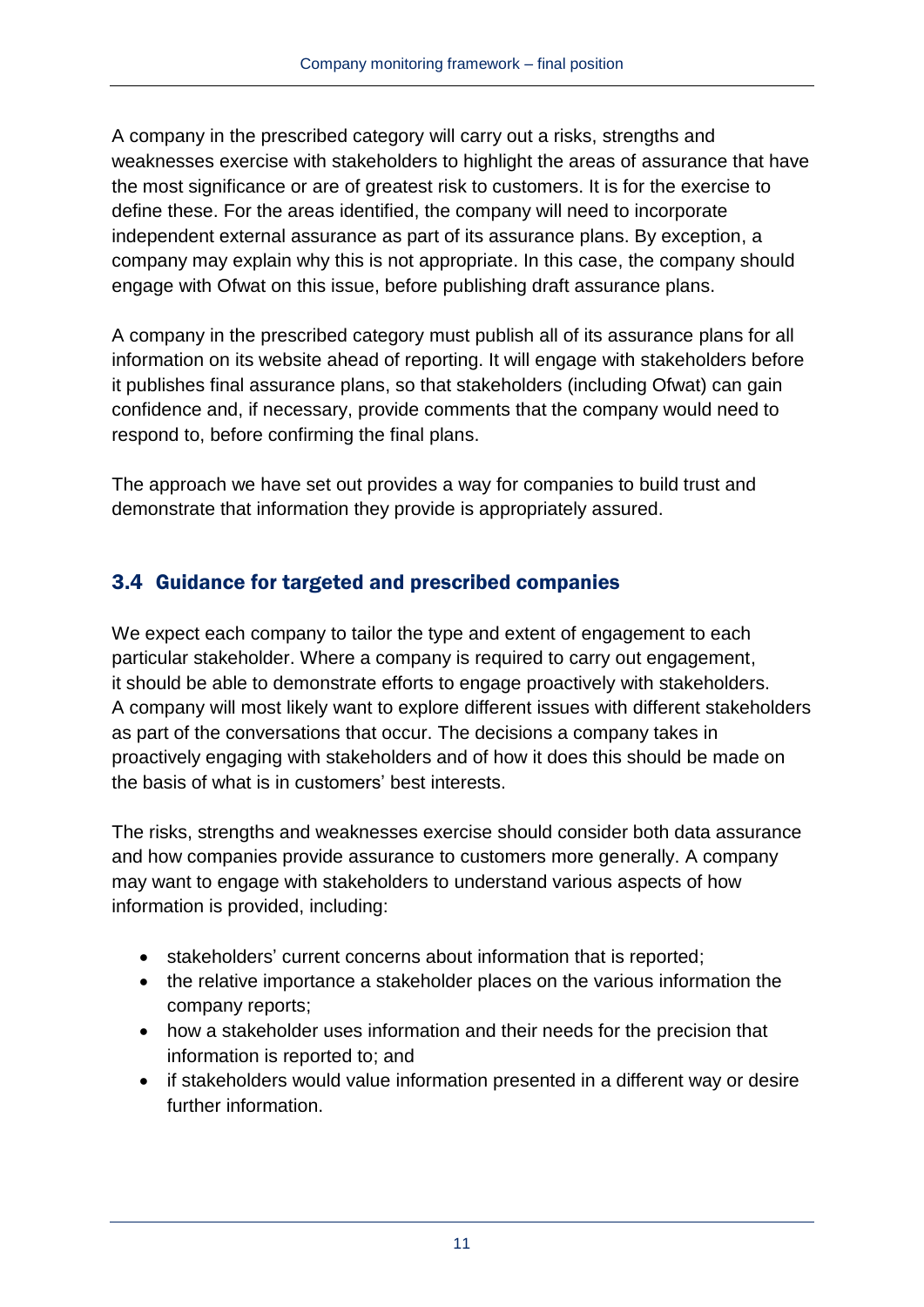The company will publish a statement on the exercise in the autumn of each year. The statement must allow stakeholders to understand how the exercise has been carried out and why the areas highlighted are the most appropriate. The engagement for the exercise should result in a statement that is acceptable to all stakeholders. Ofwat is one of those stakeholders, but we would not expect extensive involvement with all companies. We have not set a precise date for when these will be published, but it must be before 30 November each year. Companies must consider how they can effectively engage with stakeholders when deciding on the timing of their exercises, engagement and publication of both the statement and assurance plans. This should take into account both the ability of stakeholders to be involved in the process and the ability of the company to understand and respond to stakeholders' views.

Following the exercise, companies must publish assurance plans on their websites, although the areas that these plans are required to cover will depend on whether a company is in the targeted or prescribed category. The draft plans may be published at the same time as the statement or at a later date.

We expect that assurance plans will take into account the conversations that companies have had with their stakeholders. We therefore expect variations in both the approach and focus of these plans. It is important that plans are developed in the context of the wider assurance that companies provide to customers and stakeholders to demonstrate that they are listening to customers and delivering services. It is essential that the plans are clear on the data assurance activities that water companies will put in place to provide accurate data that underpins the information that companies provide. Any data assurance plan should follow a riskbased approach and we note that various standards already exist.

The company should aim to publish draft plans in a way that stakeholders will best understand and be able to navigate. In confirming final plans, we expect companies to be clear on the comments they have received and provide a response to the comments whether or not this has changed the final plan.

By exception, we may provide specific formal guidance to a company, which we would expect it to follow. This is distinct from the comments we provide when companies engage with us. A company will need to consider these comments in the round with other stakeholders' comments. We will make clear when we are providing formal guidance. If we provide a company with guidance, it may want to discuss how it intends to apply that guidance.

Guidance may focus either on the data assurance that companies carry out or on the wider aspect of companies providing assurance to stakeholders and customers on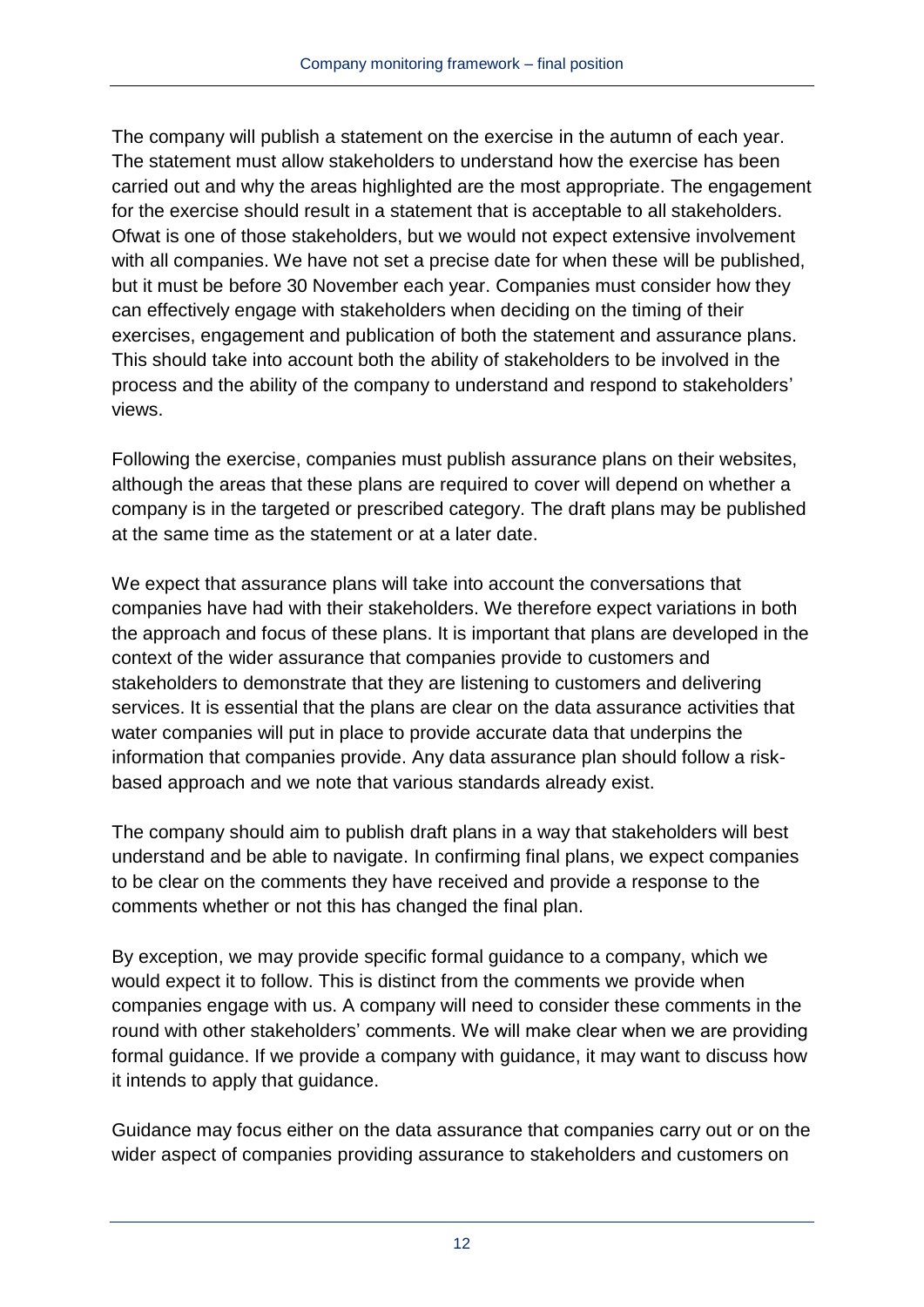delivery. At this point we have not identified any specific guidance we consider we need to provide to protect customers. We consider the framework we have set out will protect customers and will help trust and confidence to develop in the sector. We will oversee how companies provide assurance and only step in if necessary.

The likely timing of these steps, and how a change in categorisation might affect the timing are outlined in section 5.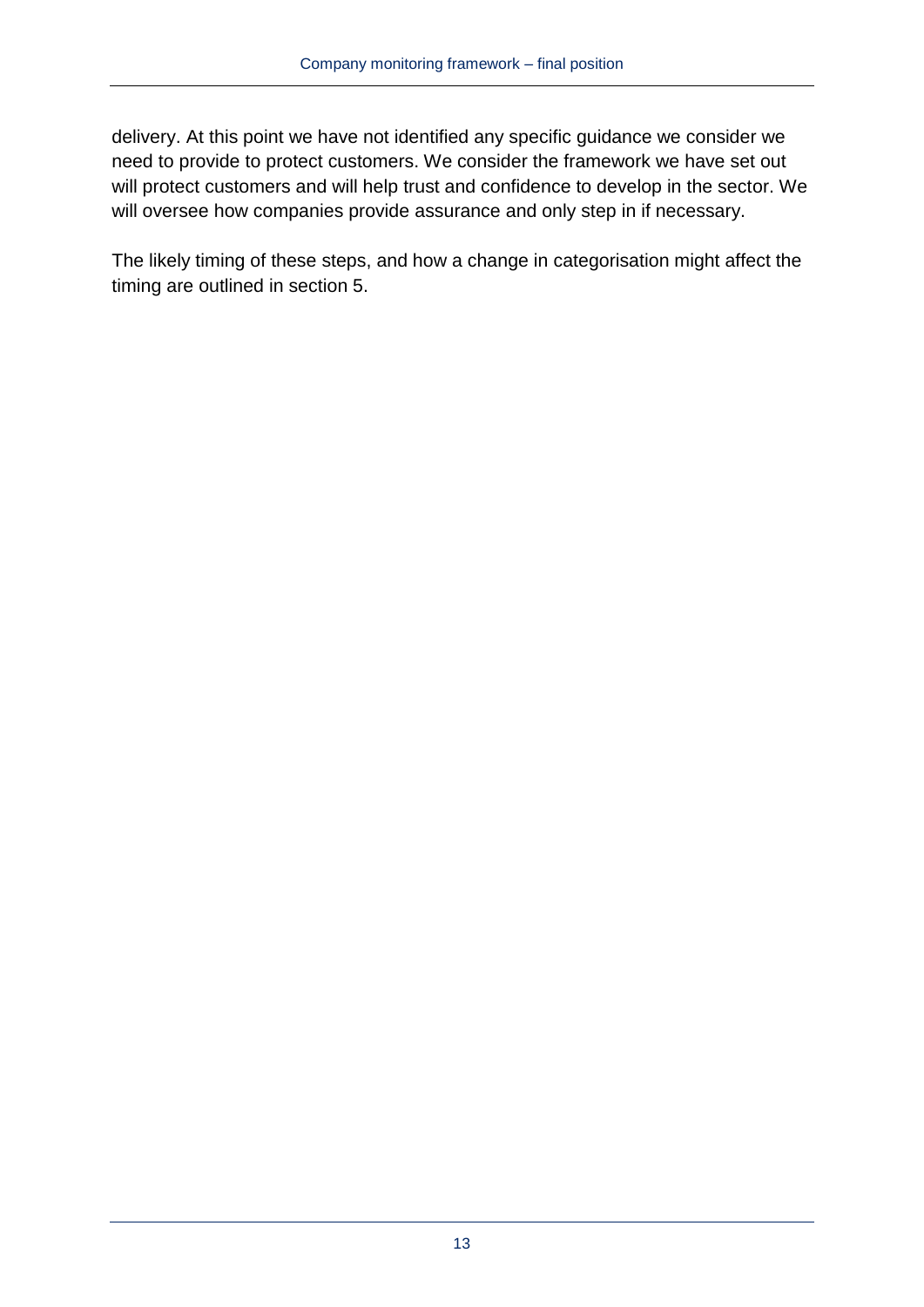## 4. Moving between categories

A company is able to move up from targeted to self assurance, or prescribed to targeted assurance on a yearly basis.



A company will move from self to targeted assurance, or targeted to prescribed assurance, if its behaviour leads to a reduction in the trust and confidence customers can place in it. A self assurance company can be moved to targeted or prescribed assurance depending on the significance of the issues involved.

We conduct assessments of the quality of companies' assurance across several different areas. The individual assessment areas feed into an overall assessment in which Ofwat considers in the round what the exercise has shown about the overall trust and confidence that can be placed in the information that each company produces. Companies are then allocated categories, in line with the tests set out above.

Most changes will occur in the autumn, but we may, especially with significant issues, move companies immediately. We will endeavour to check the factual accuracy of our explanation of the move in advance – although in some cases this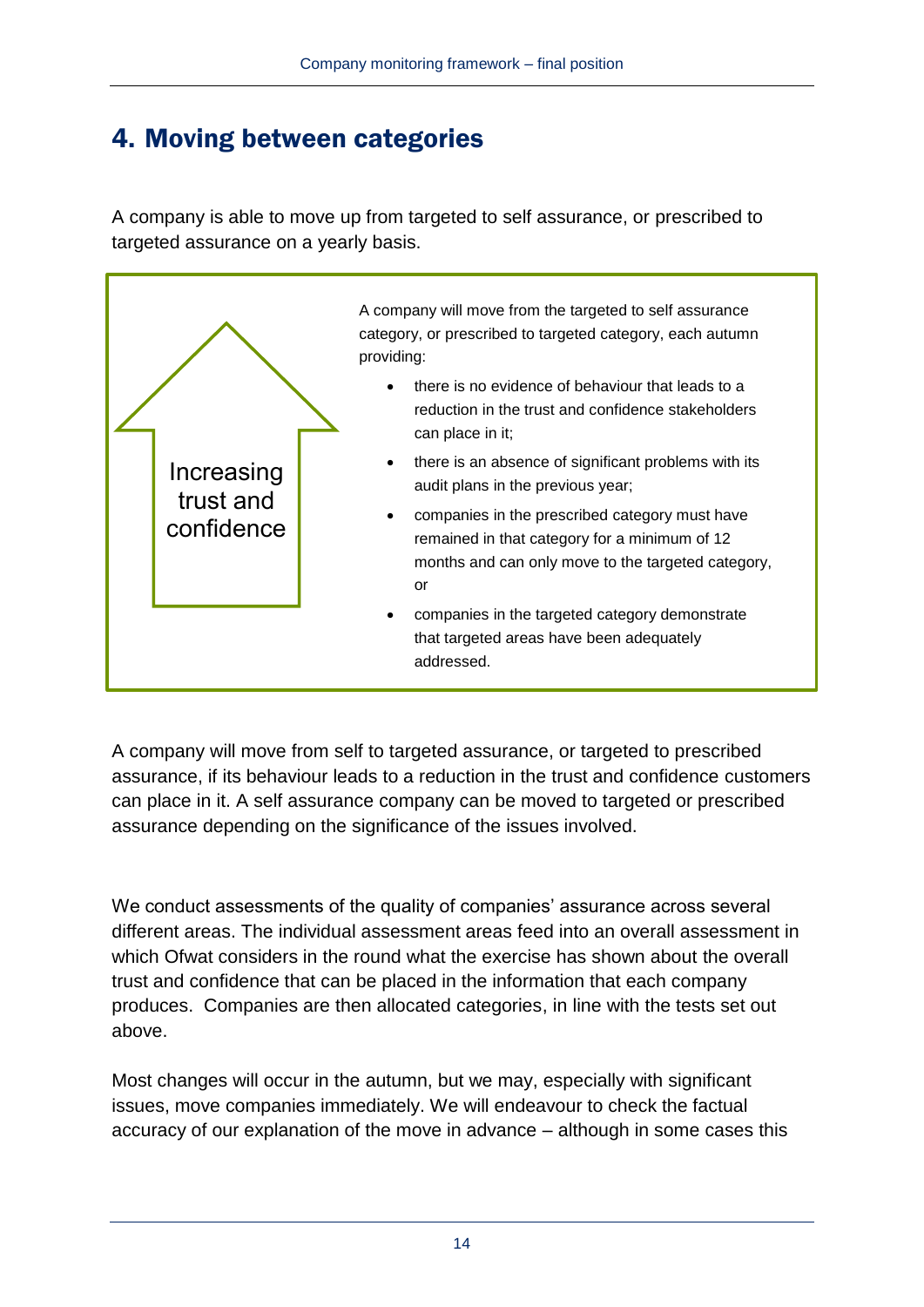may not be appropriate, such as on the conclusion of a strategic case. This will not stop us from discussing issues as we become aware of them.

Below, we set out examples of behaviour for which we would take action.

A company will move from self to targeted assurance categories, or targeted to prescribed assurance categories, if its behaviour leads to a reduction in the trust and confidence customers can place in it. In considering this, we would take into account the individual circumstances of the issue involved. A self assurance company could either be moved to the targeted or prescribed category depending on the significance and number of the issues involved. Examples of such issues are as follows.

- A company does not report accurate and reliable information **and**:
	- ̶ fails to address the issue in a timely manner once identified; and/or
	- ̶ fails to engage appropriately with stakeholders taking into account the materiality of the error and its significance to customers; and/or
	- ̶ the issue relates to information that is significant to customers and is long standing, but its assurance processes have not identified the error.
- A company that does not meet its performance commitments, or otherwise is at risk of not meeting statutory obligations, **and** fails to engage appropriately with stakeholders by:
	- ̶ failing to be transparent that there is an issue; and/or
	- ̶ not providing a clear explanation of the performance issue; and/or
	- ̶ not providing an explanation of how it will address the issues in the best interests of customers.
- Ofwat opens a strategic case that involves potential compliance issues with existing obligations or otherwise there are a material number of open cases or cases closed within the last two years involving the company. This does not include cases that have been delayed but where the company has provided timely and co-operative responses. This in itself would only move a company to the targeted category.
- Where a company's response to a case is poor and/or the company is not cooperative **and** the findings are adverse to the company. If this involved a strategic case or a number of cases, it could lead to a movement straight to the prescribed category.
- A company has not demonstrated compliance with the code it has put in place to meet our principles for Board leadership, transparency and governance.
- When we introduce rules about charges, if we give direction to a company we consider is not acting as required by the rules.
- Stakeholders highlight significant problems with a company's assurance processes, **or** a company fails to respond appropriately to comments on its assurance plans, **or** it does not demonstrate it has adequately identified and exposed areas as part of the risks, strengths and weaknesses exercise.

15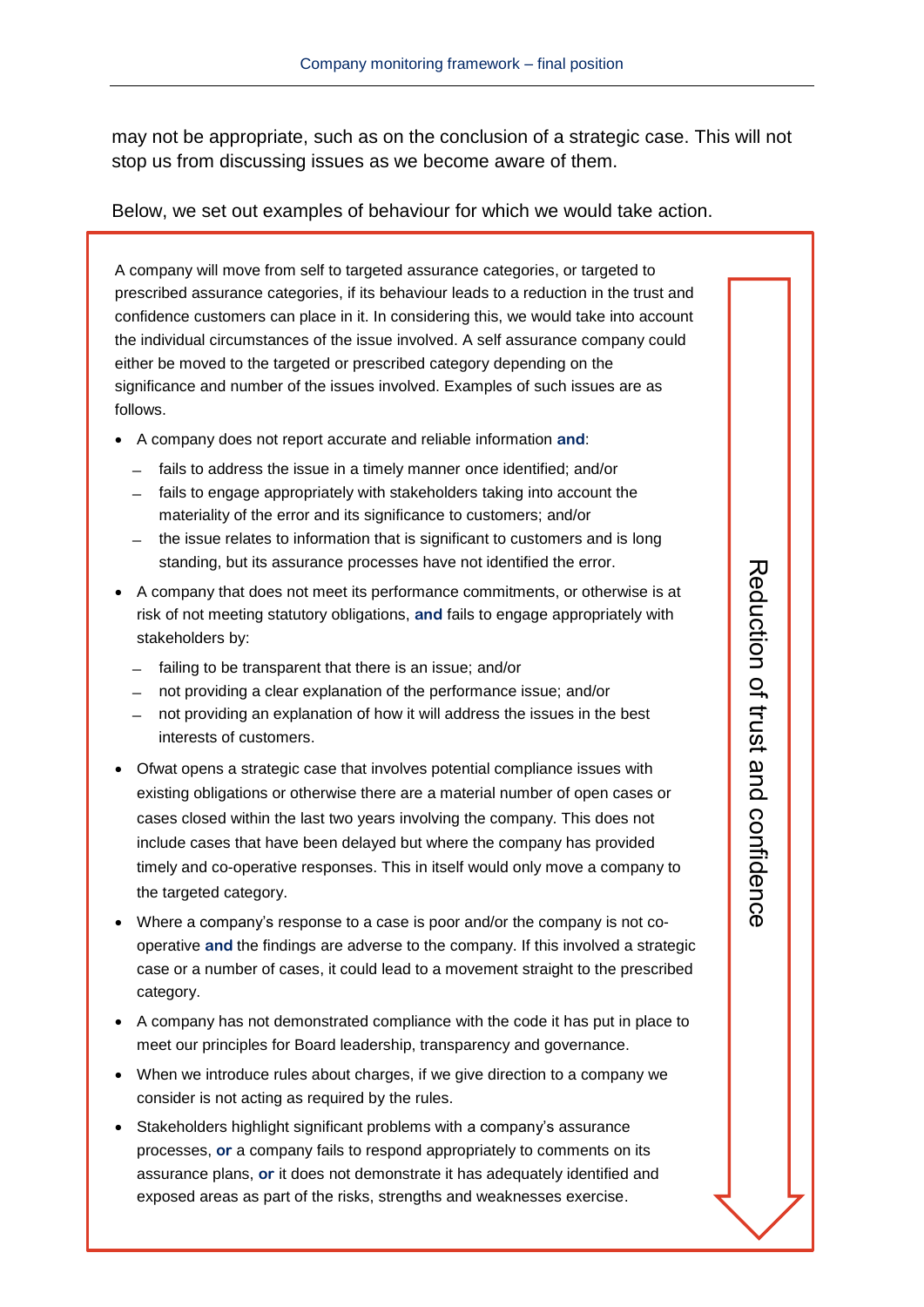To provide further clarity, we set out the following case studies to explain particular examples of where we would and would not take action.

In the following examples we have referred to relevant stakeholders. The stakeholders that are relevant will depend on both the issues and a company's circumstances. It is for companies to engage with its stakeholders and be able to explain the choices it has made in engaging with stakeholders. These choices should be made on the basis of what is in the best interests of customers.

#### The following are examples that would lead to a company being moved from self assurance to prescribed, or from targeted to prescribed.

- 1. A company is aware it has published inaccurate information **and** attempts to address this in a way that conceals it from relevant stakeholders **or** does nothing to address the issue.
- 2. A company is aware of clear evidence that it is likely not to meet a performance commitment or statutory duty **and** does not proactively engage with relevant stakeholders **and** fails to meet its performance commitment or statutory duty.
- 3. A company's performance for a performance measure is below the penalty collar – that is, it is returning the maximum amount of money to customers under the defined outcome delivery incentives (ODIs) – **and** the company has not set out what additional actions it is putting in place or otherwise explained how it is acting in the interests of its customers.
- 4. If a company that reaches the self assurance category reports inaccurate information and has not provided a transparent explanation of the assurance processes it has carried out, including revealing the results of the assurance process to stakeholders, it would be moved to the targeted category. If it attempted to conceal the error, it could be moved to the prescribed category.

#### The following are examples that would not be an impediment to a company moving from prescribed to targeted, or from targeted to self assurance.

1. A company does not think that meeting a performance commitment is in the best interests of customers and is planning not to meet the commitment, but: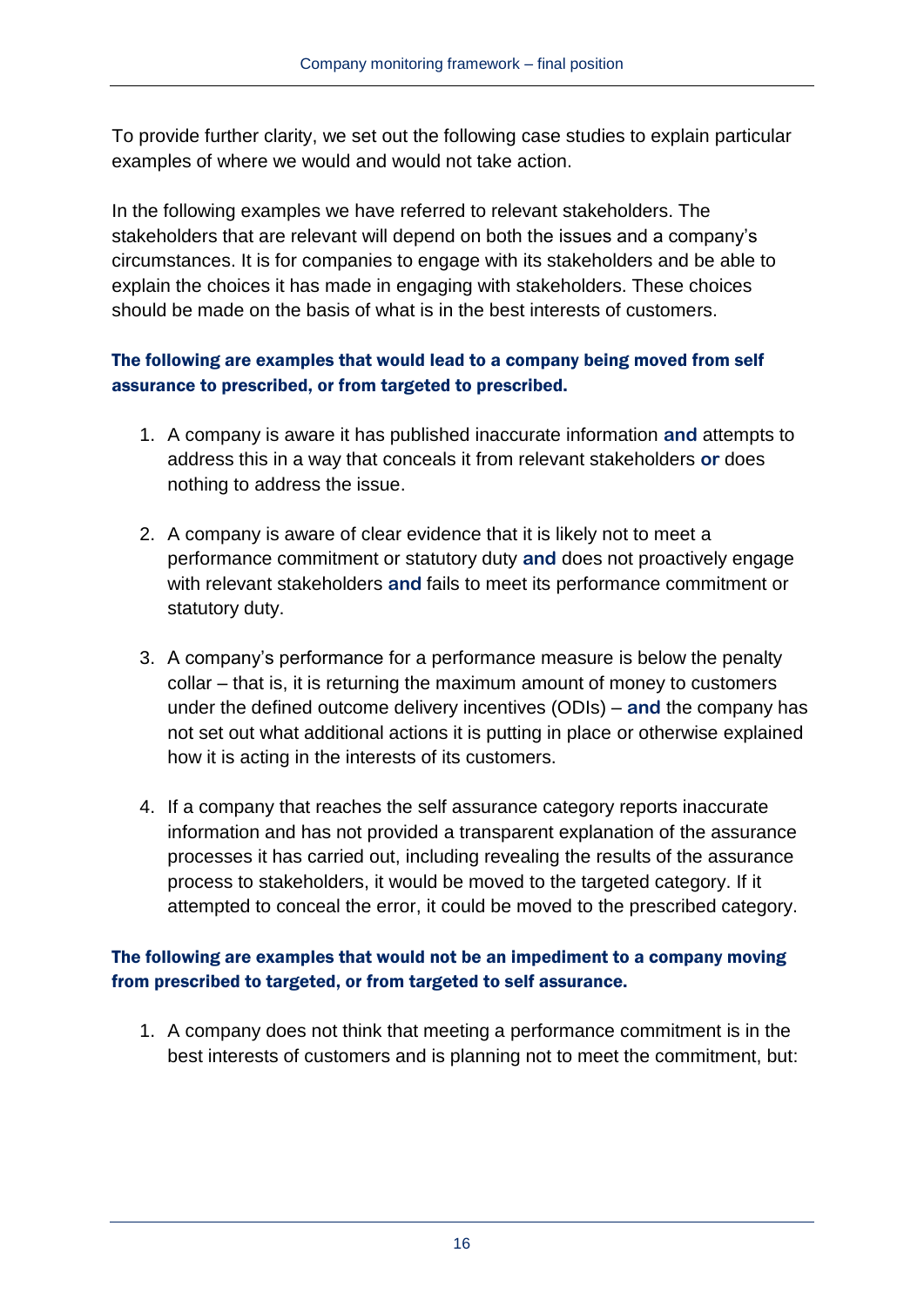- is proactive and seeks to engage with customers and stakeholders at an early opportunity;
- explains how its plans are in the best interests of customers for instance, if the extra costs that it thinks customers would bear would be greater that the benefits that customers would receive;
- it is clear on how customers are not worse off for example, how money will be returned under financial ODIs; and
- receives broad acceptance from stakeholders for its approach.

While we may not agree with the company's position, appropriate engagement should limit any impact on trust and confidence. We have already put in place measures to protect customers by setting outcome ODIs that will recompense customers for benefits that are not received.

- 2. There are errors in data that are not significant to customers. The company:
	- is proactive and seeks to engage with relevant stakeholders at an early opportunity;
	- is able to demonstrate that the issues are not the result of failings in its assurance procedures; and
	- sets out in a timely fashion how it will address the errors.

If the information is not of significance to wider stakeholders, it may just be regulators that are proactively engaged. A risk-based approach to assurance may lead to minor errors occurring; as long as these are dealt with appropriately, trust and confidence can be maintained.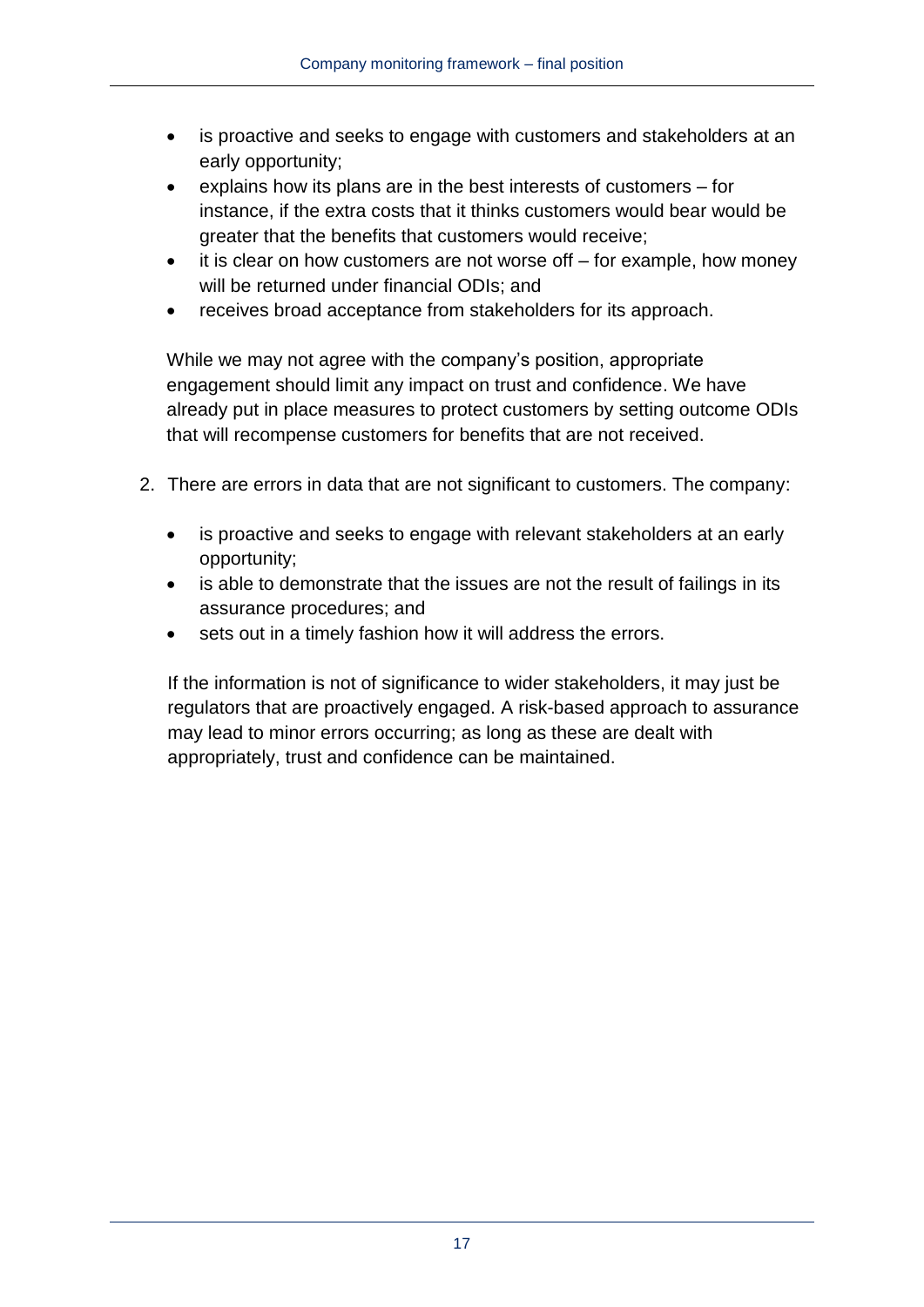### 5. Process

In the table below we have included the processes that the companies will carry out during the reporting year. We appreciate that to provide an effective assurance plan that builds trust and confidence, it is important to allow flexibility for companies to manage their own timescales.

| <b>Activity</b>                                                | <b>Categories</b><br>(minimum) | <b>Description</b>                                                                                                                                                                                                                                                                                                                                                                                                    |
|----------------------------------------------------------------|--------------------------------|-----------------------------------------------------------------------------------------------------------------------------------------------------------------------------------------------------------------------------------------------------------------------------------------------------------------------------------------------------------------------------------------------------------------------|
| Engagement on risks<br>strengths and<br>weaknesses<br>exercise | Targeted and<br>prescribed     | Companies proactively engage to give stakeholders the<br>opportunity to provide input to the exercise.                                                                                                                                                                                                                                                                                                                |
| Publish risks,<br>strengths and<br>weaknesses<br>statement     | Targeted and<br>prescribed     | Companies complete and publish statements on their<br>risks, strengths and weaknesses exercise. They need to<br>publish this before they can publish draft assurance plans.<br>Companies must consider how they can effectively<br>engage with stakeholders on assurance plans when<br>deciding on the timing of publication. All statements must<br>be published well in advance of 30 November in the same<br>year. |
| Publish draft<br>assurance plans                               | Targeted and<br>prescribed     | Companies publish draft assurance plans. They must<br>consider how they will be able engage stakeholders<br>before publishing final plans when deciding on the timing.                                                                                                                                                                                                                                                |
| Engagement on<br>assurance plans                               | Targeted and<br>prescribed     | Companies proactively engage with stakeholders the<br>opportunity to provide comments on assurance plans.                                                                                                                                                                                                                                                                                                             |
| Ofwat revises<br>categorisation on<br>website                  | All                            | By 30 November, Ofwat will revise the categorisation.<br>This will follow the publication of the statement on risks,<br>strengths and weaknesses for each of the companies in<br>the targeted category.                                                                                                                                                                                                               |
| Publish final<br>assurance plans                               | Targeted and<br>prescribed     | Companies publish final assurance plans, providing<br>responses to any comments they have received.                                                                                                                                                                                                                                                                                                                   |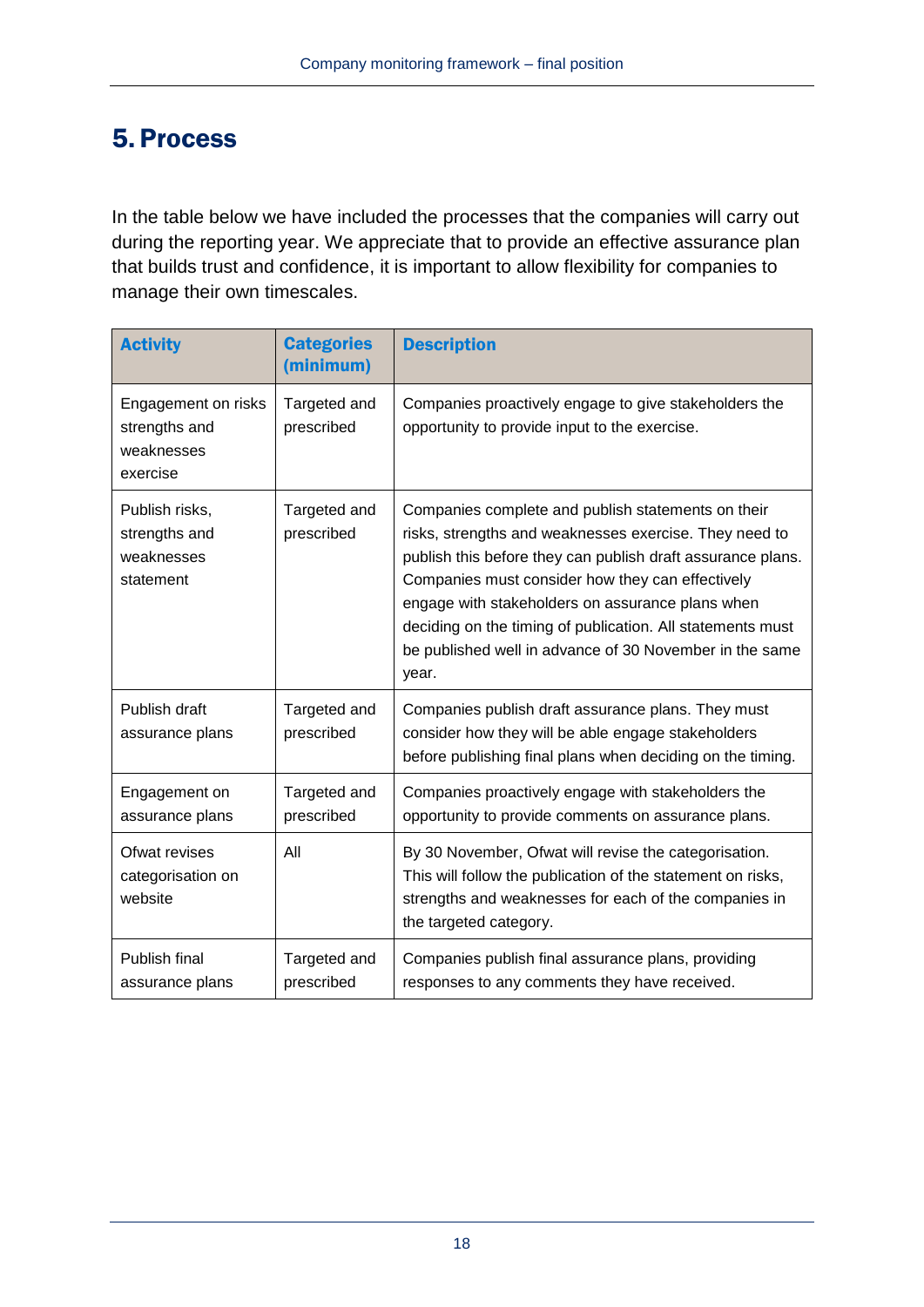| <b>Activity</b>                  | <b>Categories</b><br>(minimum) | <b>Description</b>                                                                                                                                                                                                                                                                                                                                                                                                                                                                                                           |  |
|----------------------------------|--------------------------------|------------------------------------------------------------------------------------------------------------------------------------------------------------------------------------------------------------------------------------------------------------------------------------------------------------------------------------------------------------------------------------------------------------------------------------------------------------------------------------------------------------------------------|--|
| Companies publish<br>information | All                            | Throughout the year, companies consider what<br>information they need to provide to their customers and<br>stakeholders.                                                                                                                                                                                                                                                                                                                                                                                                     |  |
|                                  |                                | Companies produce an annual performance report (APR).<br>This will include:                                                                                                                                                                                                                                                                                                                                                                                                                                                  |  |
|                                  |                                | 1.<br>regulatory financial reporting;<br>price control and additional segmental reporting;<br>2.<br>3.<br>performance summary;<br>additional regulatory information; and<br>4.<br>The APR reflects a base level of reporting and<br>5.<br>assurance, which is set out in the reporting<br>accounting guidelines <sup>3</sup> . The additional minimum steps<br>we expect all companies to take in relation to<br>assurance are set out in section 3 of this document.<br>As a minimum for companies in all three categories, |  |
|                                  |                                | sections 1 and 2 of the annual performance report should<br>be covered by a financial audit opinion.                                                                                                                                                                                                                                                                                                                                                                                                                         |  |
|                                  |                                | For the APR, we expect all companies to include a<br>summary, or links to, their assurance plan, assurance<br>findings and company response. This should be<br>accessible for all customers and stakeholders.                                                                                                                                                                                                                                                                                                                |  |
|                                  |                                | Companies must publish their charges schemes each<br>year and provide us with (and publish) an assurance<br>statement from its Board of Directors on its charges<br>schemes.                                                                                                                                                                                                                                                                                                                                                 |  |

We also recognise that if a company moves down categories in the company monitoring framework the company will need to revisit its approach which may affect these timings, given we will make our assessment in the Autumn. For targeted companies this would mean undertaking a risks, strengths and weaknesses exercise.

For a company moving to prescribed, we would expect it to revisit (or undertake) its risks, strengths and weaknesses exercise as a first step towards developing wider and more detailed assurance plans. We would generally expect this to be published by the end of January.

<sup>-</sup><sup>3</sup> See [http://www.ofwat.gov.uk/wp-content/uploads/2017/05/Audit-Opinion-for-the-Annual-](http://www.ofwat.gov.uk/wp-content/uploads/2017/05/Audit-Opinion-for-the-Annual-Performance-Report-2016-17.pdf)[Performance-Report-2016-17.pdf](http://www.ofwat.gov.uk/wp-content/uploads/2017/05/Audit-Opinion-for-the-Annual-Performance-Report-2016-17.pdf) and [http://www.ofwat.gov.uk/wp](http://www.ofwat.gov.uk/wp-content/uploads/2016/08/prs_web20161031regrep309.pdf)[content/uploads/2016/08/prs\\_web20161031regrep309.pdf](http://www.ofwat.gov.uk/wp-content/uploads/2016/08/prs_web20161031regrep309.pdf)